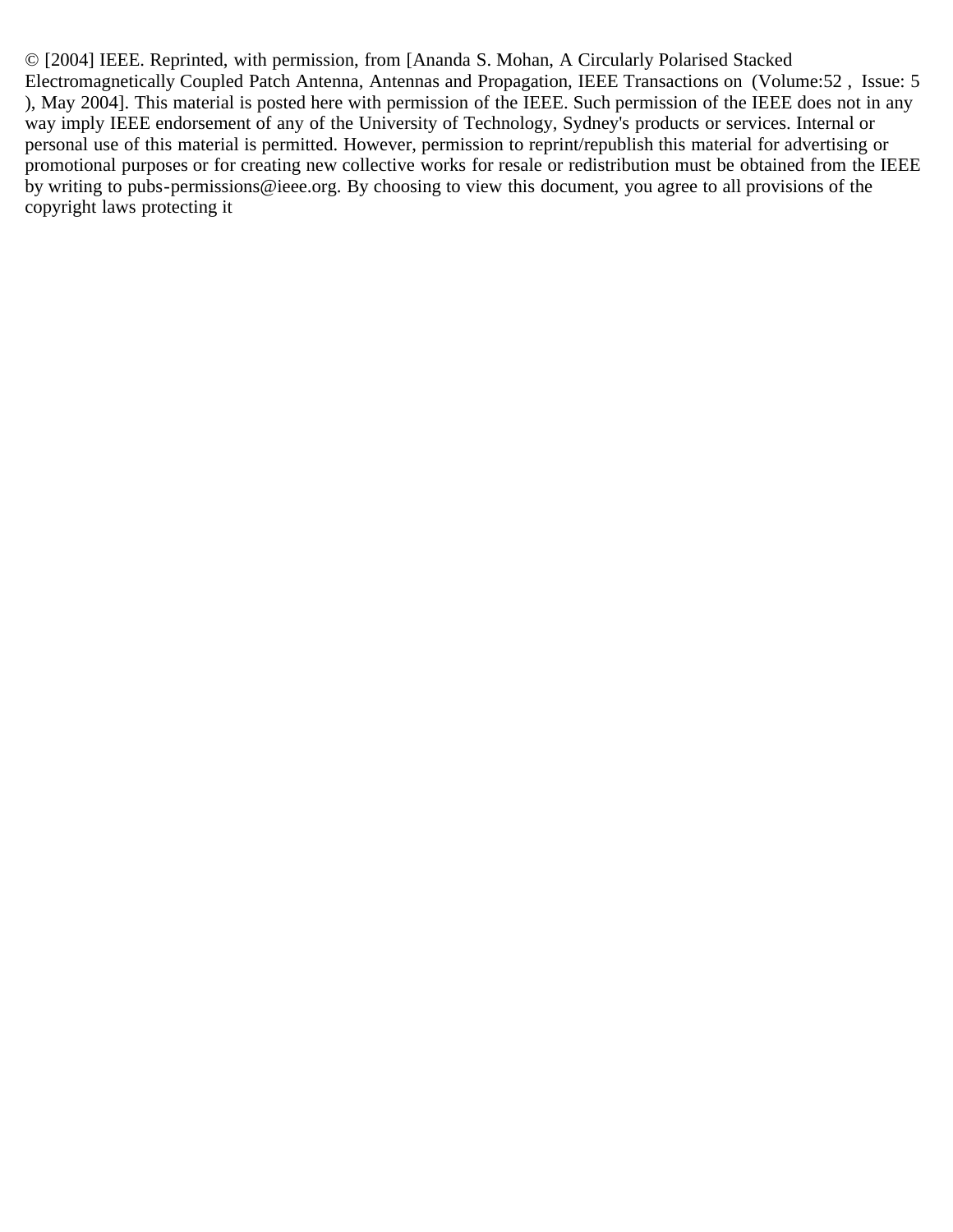# **A Circularly Polarised Stacked Electromagnetically Coupled Patch Antenna**

## Kwok L. Chung and Ananda S. Mohan

*Abstract***—In this paper, we present a high-performance circularly polarised (CP) stacked electromagnetically coupled patch antenna and its subarray at X-band. In addition to low boresight axial-ratios, the subarray has measured 10-dB impedance and 3 dB axial-ratio bandwidths of 25.6% and 23.5% respectively as compared to the measured 20.2% and 8.0% for a single element. The mutual coupling for this element is shown to be lower than other reported stacked patch antennas and obtained a gain (>10dbic) bandwidth of 23.5%. The calculated antenna efficiency is 89% around centre frequency for the single element whereas the subarray has an overall efficiency of >71% (-1.5 dB) over 21% bandwidth.** 

*Index Terms***—Antenna efficiency; axial-ratio bandwidth (AxBW); EMCP antennas; singly-fed circularly polarised (SFCP) patch antennas; stacked patch antennas.**

### I. INTRODUCTION

Traditional single layer, singly-fed circularly polarised (SFCP) microstrip patch antennas have inherent limitations in gain, impedance and axial-ratio bandwidths. This is mainly owing to the resonant nature of the patch antennas – a high unloaded Q-factor and the frequency-dependent excitation of the two degenerative modes (TM $_{01}$  and TM $_{10}$ ) when using a single feed. One way to increase the impedance bandwidth is by minimising the unloaded Q-factor with the use of an electrically thick substrate for the patch. However, the feed reactance and surface-wave power due to the thick substrate can become additional problems. As an alternative to increase the gain and bandwidth, the stacked patches and electromagnetically coupled patch (EMCP) configurations for linear polarisation (LP) were proposed [1]-[2]. The surface-wave problems can be overcome either by the use of *Lo-Hi* (substratesuperstrate) dielectric layer combination [3] or having an electrically large printed patch particularly for complex structures [4]. However, these methods can result in complicated antenna structures with limited bandwidth improvement. Owing to the larger patch, to build an array composed of such elements having a centre spacing of less than  $0.7\lambda_0$  can be difficult. Waterhouse proposed a technique that uses stacked patches printed on *Hi-Lo* dielectric layers (two-layers) to obtain not only high surface-wave efficiency but also broad impedance bandwidth (ZBW) and axial-ratio bandwidth  $(A_xBW)$ for the CP patch antennas [5]. The fundamental basis for the technique in [5] is that the patch antennas require loosely bound field for radiation into space, while circuitry and feed

Manuscript received March 18, 2003; revised June 14, 2003. This work was carried out with financial support from the Commonwealth of Australia through the Cooperative Research Centres Program.

network require tightly bound fields to suppress undesired radiation and coupling. Therefore, the use of high dielectric constant for substrate and low dielectric constant for superstrate becomes a straightforward choice. Based on this and those available in [5], the authors have developed a design method to optimise the SFCP-EMCP antennas with sandwich *Hi-Lo-Lo* structure to have either a broad 3-dB axial-ratio bandwidth  $(A_xBW)$  or a low boresight axial ratio [10]. A unique feature of the method shown in [10] is that the mean frequencies of the corresponding bandwidths can be tightly controlled to be close to the centre frequency, which helps to guarantee a broadband performance for the optimised antenna.

In this paper, we present a unique design of SFCP-EMCP antenna having a zero perturbation on the parasitic (top) patch and show its performance in a 2x2 array configuration at Xband. First, the single element is designed by using the design and tuning technique reported in [10]. Next using the wellknown sequential feeding technique [6], a 4-element planar array is designed. We have obtained in addition to a low axialratio of about 0.3 dB around the centre frequency, a gain bandwidth (>10dBic) in excess of 23.5%, a 10-dB impedance bandwidth (ZBW) of 25.6% and a 3-dB axial-ratio bandwidth  $(A_xBW)$  of 23.5% for the proposed array. The overall efficiency for both the single element and the subarray have been calculated to be as high as 89% (-0.5dB) at 10GHz. The axialratios within the bandwidth are also verified by inspecting the cross-polar levels from the measured radiation patterns.

#### II. ANTENNA GEOMETRY AND DESIGN STRATEGY

The proposed element is a right-hand circularly polarised (RHCP) design with a desired centre frequency of 10 GHz. The laminate selected for the substrate here is Rogers<sup>®</sup> RO3006 ( $\varepsilon$ =6.15, tan $\delta$ =0.002) with a thickness of 0.64 mm (0.021 $\lambda$ <sub>o</sub>) whereas the superstrate is RT/duriod 5880 ( $\varepsilon$ =2.2,  $tan\delta=0.0009$ ) with a thickness of 0.79 mm  $(0.026\lambda_0)$ , the height of second layer,  $d_2$ , is optimised to 3.3 mm (0.11 $\lambda$ <sub>o</sub>) in order to yield a low axial-ratio. The shapes of the stacked patches with all the dimensions are shown in Fig. 1, where  $\lambda^H$ ,  $\lambda^L$  are the microstrip patch wavelength in substrate and super-



Fig. 1. X-band RHCP-EMCP element: geometry and dimensions of the stacked patches.

The authors are with the Microwave and Wireless Technology Research Group, ICT Group, Faculty of Engineering, University of Technology, Sydney, NSW 2007, Australia.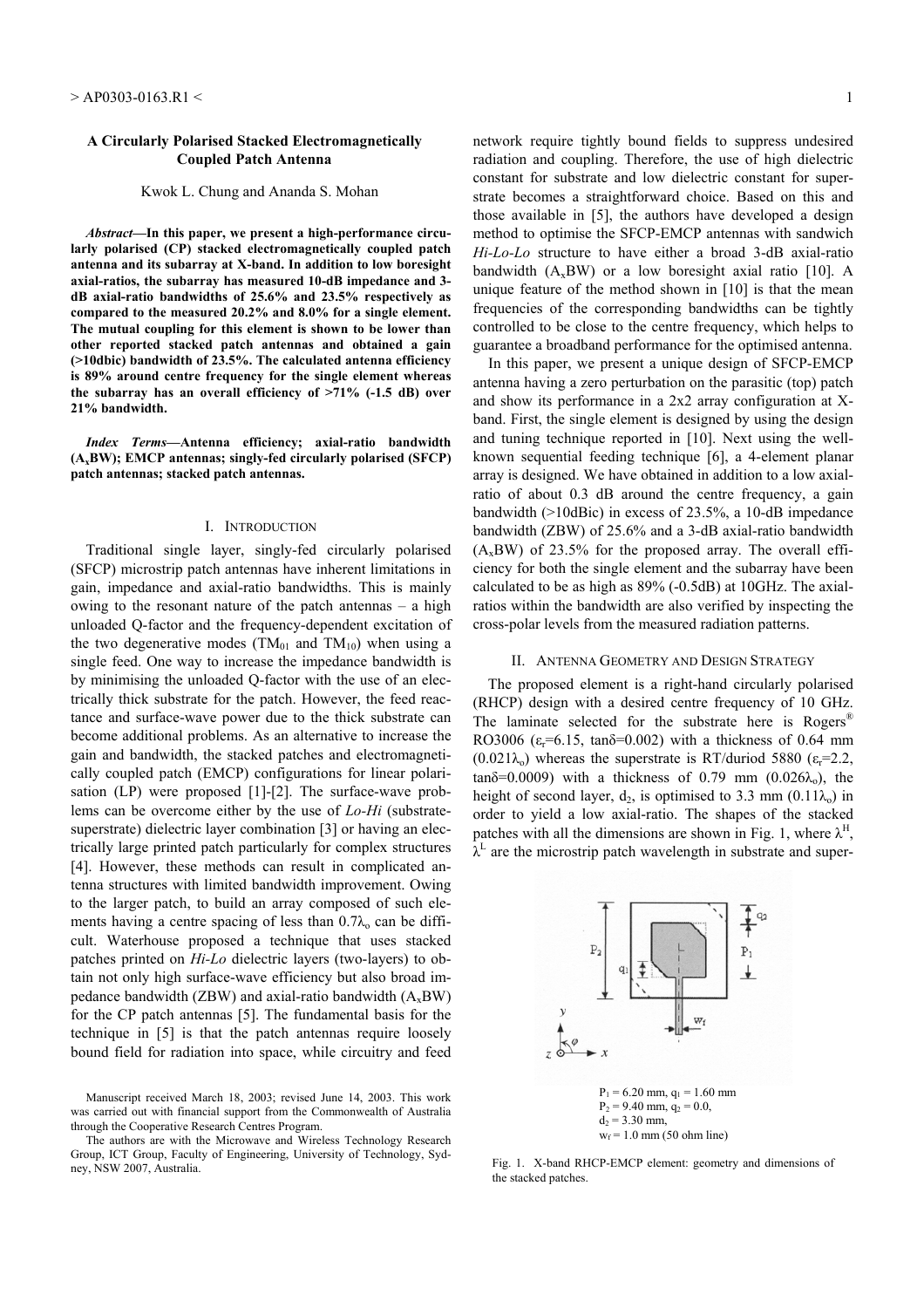strate respectively, and  $\lambda_0$  is free-space wavelength at the centre frequency. The parasitic patch in the proposed antenna element has zero perturbation (i.e. becomes a square patch) and is a modified version of that reported in [10].

We have used a material with a dielectric constant of 6.15 instead of 10.2 for the substrate as a compromise amongst CP performance, dielectric losses and the manufacturing tolerances over X-band. More importantly, the stability of the dielectric constant of RO3006 [8] over the frequency range is very critical to achieve a reliable design. Recently, a LP highperformance probe-fed stacked circular patch antenna at Lband was reported in [9]. The authors reported a surface-wave efficiency of greater than 80% and an impedance bandwidth of about 40% by using a material with a dielectric constant of around 5 for the grounded substrate whereas their second substrate has a dielectric constant close to the free-space. However, the copper and dielectric losses become critical at Xband than at lower frequencies. The antenna efficiency calculated for CP antennas presented here include all the loss mechanisms at X-band. All tuning and simulations were done using Ansoft Ensemble™. The measured and simulated results for the single element are plotted together in Figs. 3 and 4 for comparison. The measured minimum axial-ratio is 0.3 dB whereas the measured gain is slightly higher than the simulated one. The single element has a measured 10-dB ZBW of  $20.2\%$  and a 3-dB A<sub>x</sub>BW of 8.0% with a mean frequency of 9.62 GHz. There is a shift of about  $-3.3\%$  in measured  $A_xBW$ which could be due to the fabrication tolerances. However, this frequency shift would compensate for the shift in mean frequencies due to the effects of mutual coupling [7].



Fig. 2. Silhouette of 90° sequentially rotated subarray composed of rotated elements with offset patches.

To design a 2x2 array (Fig. 2), we apply a sequential rotation of 90° to 4 elements whose driven patches have 45° offset. Such offset/rotation makes arraying into sequential rotation more efficient when the element spacing is small. Our results in Figs. 3 and 4 show that when the top-patch (P2) has a rotation of 45° about z-axis, all the bandwidths and CP characteristics are almost unchanged. It has been reported that the smaller the element spacing the better the results in gain



Fig. 3. Simulated and measured return loss of the single X-band RHCP-EMCP element.



Fig. 4. Simulated and measured gain and axial-ratio of the single X-band RHCP-EMCP element.

bandwidth and suppression of grating lobes [6]. Our results to be shown in next section indicate that a smaller spacing also obtains a higher efficiency because of the shorter microstrip lines used to connect the driven patches. However, the small element spacing increases the mutual coupling and also makes it difficult to physically accommodate the 180° phase-shifter within the available space. To locate the minimum element spacing in the array, we consider a simple two-element array that have the same geometry as shown in Fig. 1 but fed by a microstrip feedline of one-quarter guided wavelengths  $(\lambda_t)$ . We calculated the mutual coupling in both the planes using Ensemble<sup>TM</sup>, for a mutual coupling of  $\leq$  -25dB, we obtain an element centre-spacing of  $0.65\lambda_0$  and  $0.6\lambda_0$  in collinear-plane (E-plane for LP antennas) and parallel-plane (H-plane for LP antennas), respectively. These values have been found to be better than those reported in literature for the EMCP and stacked patch configurations [2], [11]. After applying rotation to 4 elements with a square lattice of 20 mm  $(0.667\lambda_0)$ , the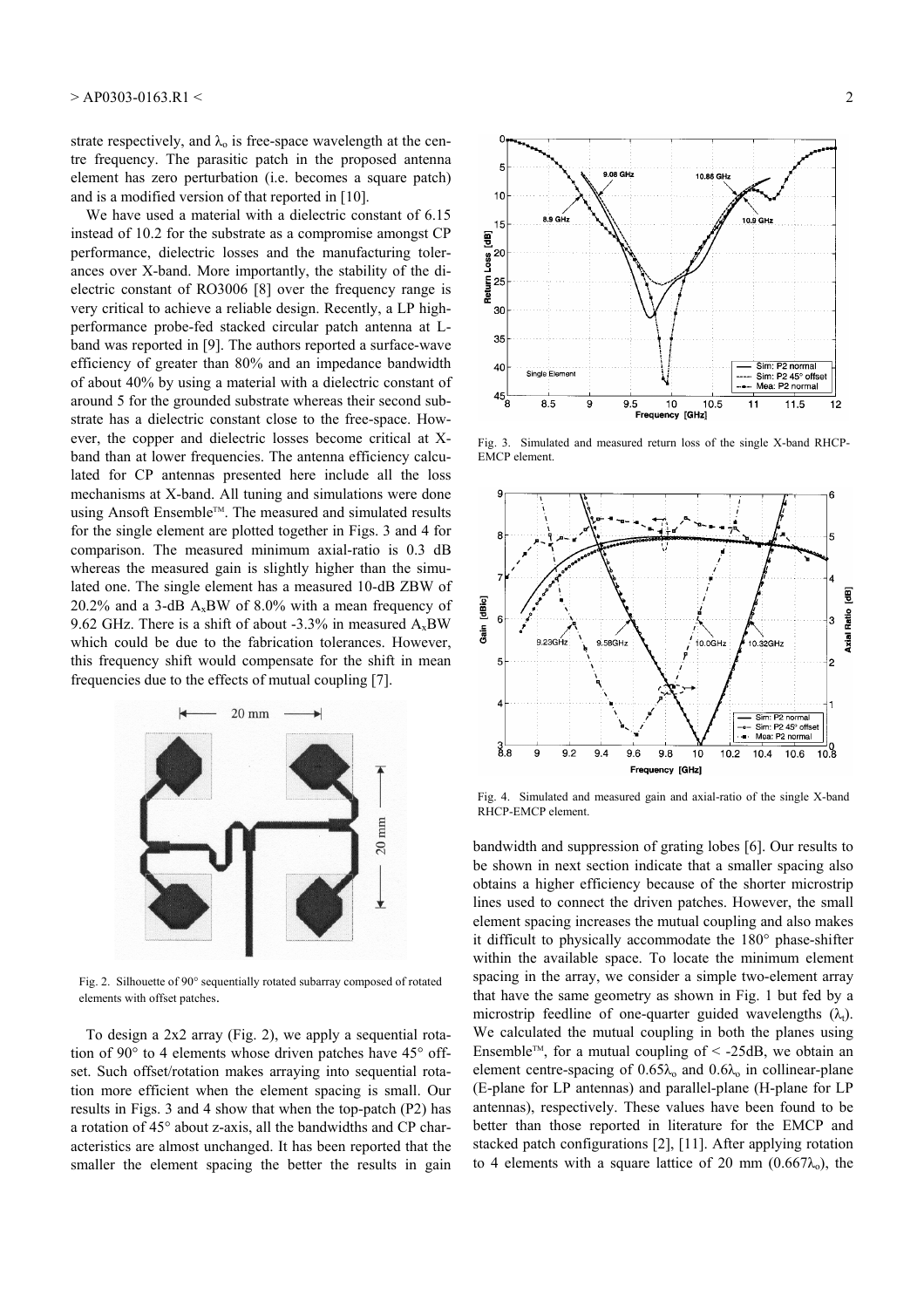mutual coupling between elements is expected to be lower than that of a normally oriented array since the combined Efield vectors for single elements become orthogonal to each other.

# III. EXPERIMENTAL RESULTS COMPARED TO SIMULATIONS

All the measurements have been made inside an anechoic chamber; circular polarisation gain and axial ratio are measured by using a spinning horn and a gain comparison method. In spite of manufacturing tolerances, the measurements on the array, in general, are in good agreement with the simulated results as can be seen in Figs. 5 and 6. The measured minimum axial-ratio is 0.3 dB whereas the peak gain is about 12.5 dBic around the 10 GHz. The most significant result is the measured bandwidths are well overlaid with each other, which in turn leads to a useable bandwidth of about 21% with a mean frequency of 10.075 GHz for this subarray. Table I given below summarises all the measured bandwidths for the 2x2 array.

It is well-known that patch antenna printed on a single-layer high dielectric constant material exhibits a low efficiency due to the excitation of surface-wave powers. The results from *Hi-Lo* or *Med-Lo* structures in [5] and [9], however, showed a higher surface-wave efficiency of greater than 85% can be achieved. For the current design, which is a sandwich (*Hi-Lo-Lo*) structure, we have used *gain-directivity* method to calculate the antenna efficiency using  $Ensemble^{TM}$ . The normalised radiation patterns for two principle and two diagonal cuts are

TABLE I Summary of measured bandwidths for the 2x2 array

| 10dB ZBW              | $8.60 \sim 11.12$ GHz    |
|-----------------------|--------------------------|
| 3dB A <sub>x</sub> BW | $8.80 \sim 11.14$ GHz    |
| 10dBic GBW            | $9.03 \sim 11.44$ GHz    |
| Overlaid BW           | $9.03 \approx 11.12$ GHz |



Fig. 5. Simulated and measured return loss of the 2x2 array.

first computed for the selected frequency points and the directivity is then calculated by numerically integrating the field pattern data and dividing into  $4π$ . The antenna efficiency in decibel is obtained by subtracting the directivity from the computed gain which is shown in Fig. 6. The antenna efficiency versus frequency has been calculated for three cases and plotted in Fig. 7. As expected the single element with  $1 \lambda_t$ feedline has the highest efficiency in the band of 9.0 to 10.8 GHz while the efficiencies of 2x2 arrays with different feedline lengths (1  $\lambda_t$  and 5  $\lambda_t$ ) have shown significant differences. The antenna efficiency at 10 GHz for the array with 5  $\lambda_t$  feedline is -1.04dB (79%) compared to -0.52dB (89%) for the same array with 1  $\lambda$ <sub>t</sub> feedline, which is twice the value in dB of losses for an extra line-length of 4  $\lambda_t$  at the centre frequency. In the radiation pattern calculation, the size of finite ground-plane and dielectric materials, measurement and material tolerances are not taken into account, and hence the antenna efficiencies presented here can be regarded as the upperbound on the obtainable efficiency from the proposed antenna structure. As can be seen from Fig. 7, the array with 1  $\lambda$ 



Fig. 6. Simulated and measured gain and axial-ratio of the 2x2 array.



Fig. 7. Calculated antenna efficiency for single element and 2x2 array with different lengths of feedline.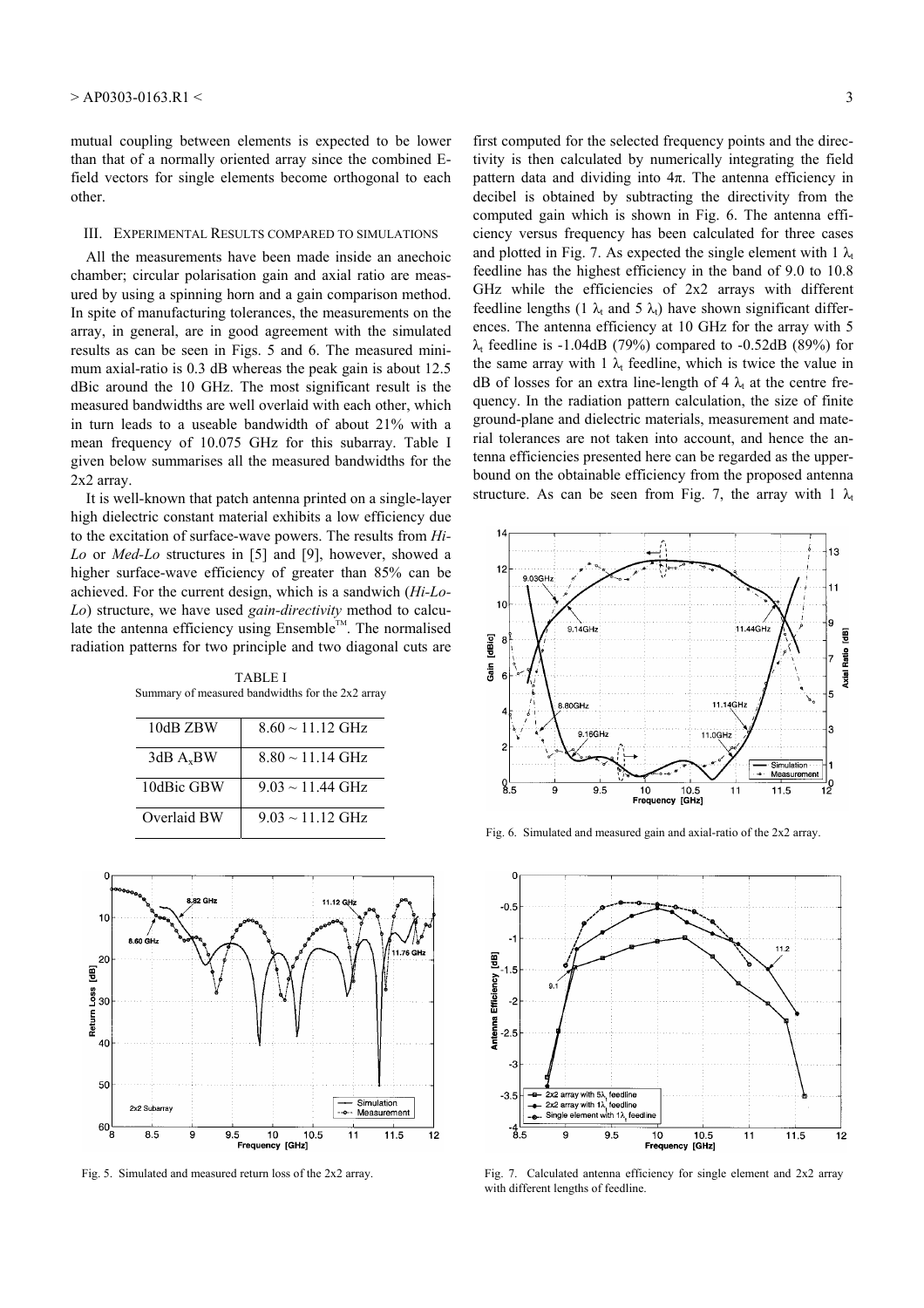feedline has an efficiency of greater than -1.5dB (71%) over a bandwidth of 9.1 to 11.2 GHz. Fig. 8 shows the simulated and measured radiation pattern in  $\varphi = 0^{\circ}$  cut at 10 GHz. To verify the measured 3-dB axial-ratio bandwidth, the on-axis XPD of >15 dB can be found from Figs. 9 and 10 in which both the simulated and measured patterns at 9 and 11 GHz, respectively, are plotted.

# IV. CONCLUSION

This paper presents a high-performance circularly polarised stacked patch antenna and a 2x2 subarray at X-band. We use high (6.15) and low (2.20) dielectric constant laminates for substrate and superstrate respectively in order to obtain a very low boresight axial-ratio (0.3 dB) for both a single element and a 2x2 array. The middle layer is formed by air dielectric



Fig. 8. Simulated and measured radiation pattern in  $\varphi = 0^{\circ}$  cut at 10 GHz.



Fig. 9. Simulated and measured radiation pattern in  $\varphi = 0^{\circ}$  cut at 9 GHz.

that effectively makes a stacked patch antenna having a *Hi-Lo-Lo* structure for high performance. The array has a 10-dB impedance and 3-dB axial-ratio measured bandwidths of 25.6% and 23.5% respectively as compared to the 20.2% and 8.0% for the single element. In addition to a circular polarisation gain of 12.5 dBic, a 10-dBic gain bandwidth of 23.5% is obtained. The antenna efficiency is calculated to be greater than -1.5dB for a bandwidth of about 21% for both the single element and the subarray. The radiation patterns confirm the obtained axial-ratio bandwidth and the measured bandwidths are overlaid with each other.



Fig. 10. Simulated and measured radiation pattern in  $\varphi = 0^{\circ}$  cut at 11 GHz.

### ACKNOWLEDGMENT

We would like to thank Rogers<sup>®</sup> Corporation for the supply of dielectric material used in this study. We also thank the Antenna Group at CSIRO Telecommunications & Industrial Physics for the use of their facilities and assistance for antenna measurements.

#### **REFERENCES**

- [1] A. Sabban, "A new broadband stacked two-layer microstrip antenna", *IEEE AP-S International Symposium Digest*, 1983, pp. 63-66.
- [2] R. Q. Lee and K. F. Lee, "Experimental study of the two-layer electromagnetically coupled rectangular patch antenna", *IEEE Trans Antennas Propagat*., vol. 38, pp. 1298-1302, Aug. 1990.
- [3] N. G. Alexopoulos and D. R. Jackson, "Fundamental superstrate (cover) effects on printed circuit antennas", *IEEE Trans Antennas Propagat.,* vol. AP-32, pp. 807-816, Aug. 1984.
- [4] D. R. Jackson, J. T. Williams, A. K. Bhattacharyya, R. L. Smith, S. J. Buchheit and S. A. Long, "Microstrip patch designs that do not excite surface waves", *IEEE Trans Antennas Propagat.,* vol. 41, pp. 1026- 1037, Aug. 1993.
- R. B. Waterhouse, "Stacked patches using high and low dielectric constant material combinations"*, IEEE Trans Antennas Propagat.,* vol. 47, pp. 1767-1771, Dec. 1999.
- [6] P. S. Hall, "Application of sequential feeding to wide bandwidth, circularly polarised microstrip patch arrays", in *Inst. Elect. Eng. Proc. H*, vol. 136, Oct. 1989, pp. 390-398.